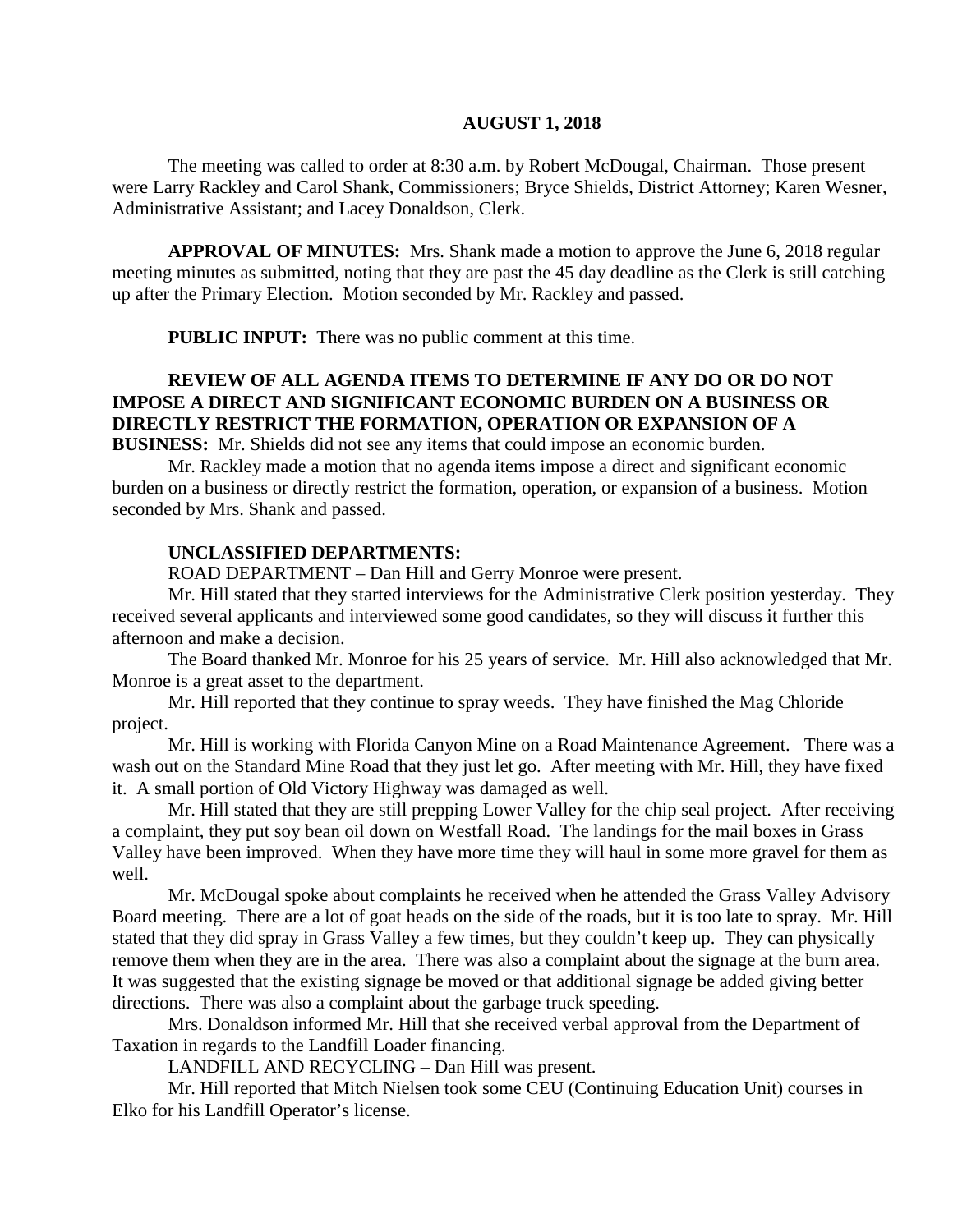Mr. Hill also reported that Hoss Disposal has gotten behind on their pickups. They are down to one truck and trash piled up in Imlay and Grass Valley. Mr. Hill is documenting everything.

Mr. Rackley stated that he has a quote for paint and supplies for the improvements to the Recycling Center. He will work with Mr. Handka to get the additional items needed. He also spoke with Mrs. Childs as he thinks the cost may be a couple hundred dollars more than what we were awarded through the grant.

BUILDINGS AND GROUNDS – John Handka was present.

Mr. Handka reported that they only had a couple small issues during Frontier Days. There was an electrical issue with one of the vendors and some graffiti in the women's restroom.

He is also having some issues with NAS (Naval Air Station) flying their helicopters next to the runways at the Airport and blowing gravel onto them.

Mr. Handka stated that he is being badgered by the softball players about cutting the grass shorter at the softball fields. Mr. Handka stated that if he cuts the grass any shorter it will die. Someone has also been using the frost-free water pump without permission and they have been dragging the infield with an ATV. Mr. Handka would like the Recreation Board to take over the maintenance of the field. Mr. Shields stated that the Rec Board is an advisory board to the County Commission and do not have the authority to take over the field.

Mrs. Shank reported that there are goat heads at the Library.

SENIOR CENTER/VOLUNTEER COORDINATOR – Jordan McKinney was present.

Mrs. McKinney reported that they are doing a sunset tour of Burning Man this year on August 28<sup>th</sup>. Burning Man also gave them 6 more tickets this year. The annual audit was done last Thursday and it went really well. They will be taking a trip to Virginia City this Friday. Senior Citizens Day is August  $21^{st}$ . The Center is looking for an out of town driver as Mr. Hutzler will be leaving.

COMMUNITY CENTER/ECONOMIC DEVELOPMENT – Heidi Lusby-Angvick was present.

Mrs. Lusby-Angvick reported that she attended an I-11 meeting. They have tentatively chosen the Fernley route, which is not the wish of the stakeholders. Most of the stakeholders prefer the Fallon route. The comment period is open through August 24, 2018. Mrs. Lusby-Angvick will share the information with the board.

Mrs. Lusby-Angvick also met with Cheryl Gonzalez of the Western Nevada Development District. They worked on writing the actual Strategic Plan and setting the goals and objectives. They will meet again at the end of August to finish up. WNDD interviewed three candidates, including Ms. Gonzalez, for Mr. Radil's position. The selected candidate will be introduced at the Economic Development Conference.

 *Request for raffle gift from Pershing County for the Nevada Economic Development Conference August 20-21, 2018:* Mrs. Shank stated she had a gift certificate for Aces tickets she could donate. She also suggested contacting the bed and breakfast in Unionville to see if they would donate a night. It was also suggested that Mrs. Wesner have a gift basket made from Temptations.

Mrs. Shank made a motion to approve the purchase of a raffle gift up to \$100 from Pershing County for the Nevada Economic Development Conference. Motion seconded by Mr. Rackley and passed.

Mrs. Lusby-Angvick also spoke about the kiosks at the Museum. She spoke with Peggy McGuckian from the BLM and she has received some complaints about the 40 Mile Desert panels. They will be taken down and re-done.

PERSHING COUNTY FIRE/AMBULANCE –

*LOVELOCK FIRE DEPARTMENT:* Chief Wilcox was present.

*Request for approval to use the County Water truck for the 2018 Burning Man event from August 30 through September 4, 2018, with a rental fee of \$3,500.00:* The truck would be rented by JTT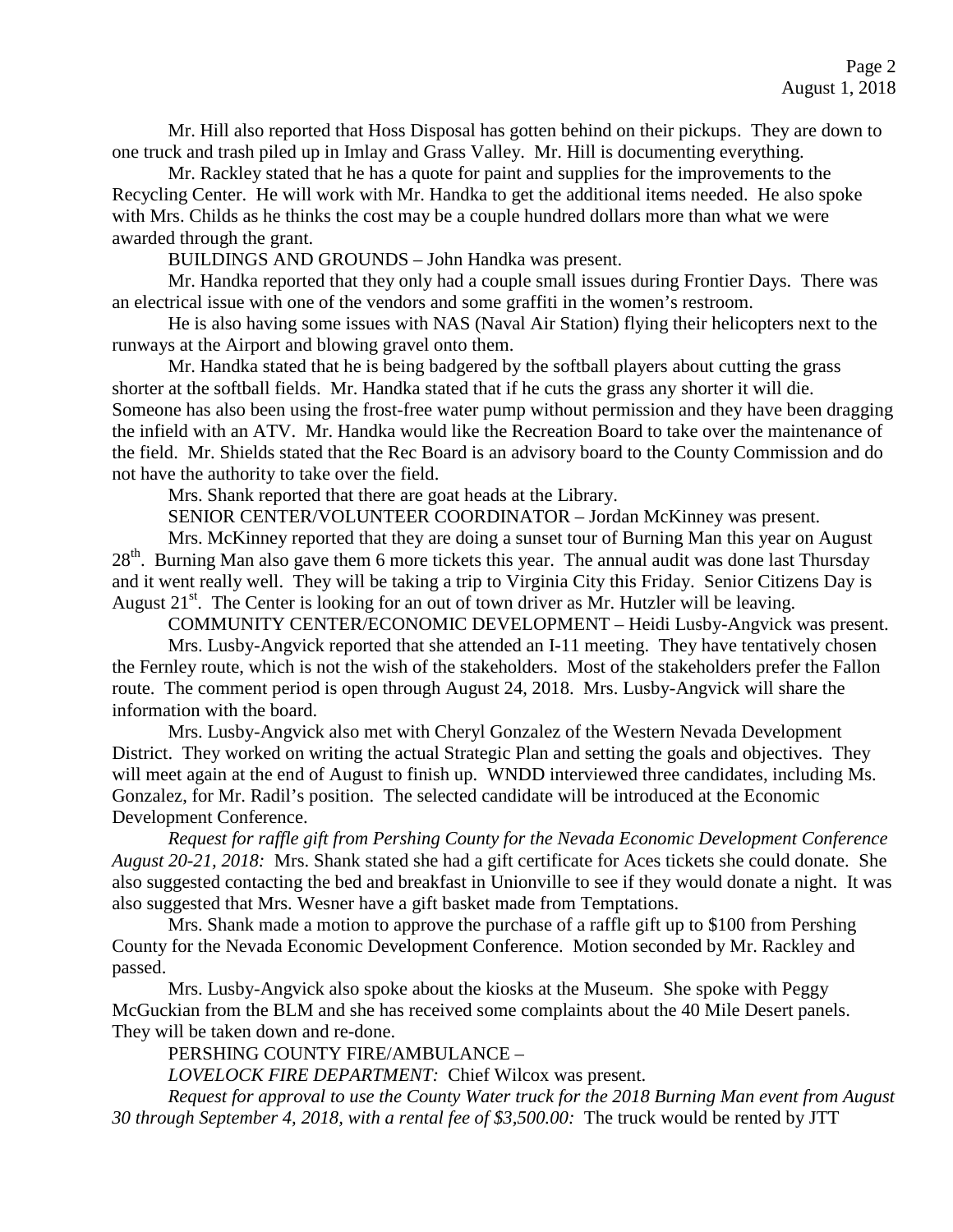Suppression. Mrs. Shank asked what would happen if the County needed the water truck during that time period. Chief Wilcox stated that the County has three other water trucks and the fire departments have the new tankers. Mr. Shields stated that he would draw up an indemnification agreement. The money would go to the General Fund.

Mrs. Shank made a motion to approve the use of the County Water truck for the 2018 Burning Man event from August  $30<sup>th</sup>$  through September 4<sup>th</sup>, 2018 with a rental fee of \$3,500 going to the General Fund. Motion seconded by Mr. Rackley and passed.

Chief Wilcox stated that they finally got everything needed for their training room and got it all put together. Chief Wilcox also spoke about billing for accident and fire calls. It was approved by the Commission, but they didn't want locals to be billed. Chief Wilcox stated that if they have insurance, the insurance should be billed. Mrs. Shank stated that we should be billing for accidents on I-80. Chief Wilcox stated that there was a spill at Golden Gate the other day that took a lot of resources.

Mrs. Childs asked who would cover the insurance for the water truck while at Burning Man. This will be covered in the agreement.

IT DEPARTMENT – Justin Abbott was present.

Mr. Abbott reported that there were 26 new tickets opened in July and 27 tickets resolved. The average first response time was less than an hour and the average resolution time was 10 hours and 30 minutes. Devnet is working on some implementation in the Assessor's office. Mr. Abbott received confirmation that we will receive a network assessment later this month.

Mr. Abbott spoke about the Community Calendar. There was a comment made that he was making decisions about which items get posted. Mr. Abbott stated that he gets the requests from other people and puts them on the calendar. The Board isn't concerned.

PUBLIC DEFENDER – *Request to remove inventory item #CA1509, Jeep Liberty, VIN #IJ4GL48K12W143830:* Mrs. Shank made a motion to remove inventory item #CA1509, Jeep Liberty, from the Public Defender's inventory and move it to the Road Department's inventory.

Mrs. Childs stated that they have already moved this vehicle to the Commissioner's inventory.

Mrs. Shank amended her motion to move inventory item #CA1509 to the Commissioner's Inventory. Motion seconded by Mr. Rackley and passed.

Mr. Cochran reported that he has hired a new Administrative Assistant. She was able to start right away and got to spend a week working with Ms. Martinez before she transferred to her new position.

CODE ENFORCEMENT – Fran Machado was present.

Mrs. Machado showed the Board before and after pictures of some properties. She currently has 234 open complaints. The new complaints consist of mostly weed concerns in the Rocky Canyon area and other areas in the County. Mrs. Shank asked if Mrs. Machado could break the complaints out by area next time. Mrs. Machado also spoke about some squatters on Bombing Range Road that left a huge mess. The property owner lives out of state and was unaware that people were living there. He would like the County to clean up the property and bill him for it. Mr. Shields stated that he was informed that he would have to give a security deposit if this were to happen. Mr. Shields is going to recommend some private citizens to do the clean-up before the County gets involved.

## **ELECTED DEPARTMENTS:**

LACEY DONALDSON, CLERK-TREASURER – *Approval of corrections/changes to the Tax Roll:* The following corrections were presented to the Board:

| APN #001-128-12 | Jean Russell         | Reduce Landfill Assessment \$120 credit |                |
|-----------------|----------------------|-----------------------------------------|----------------|
| APN #006-035-09 | Larry & David Durfee | Reduce Landfill Assessment \$120 credit |                |
| APN #007-221-15 | Max Hockemier        | Add Veteran's Exemption                 | \$97.89 credit |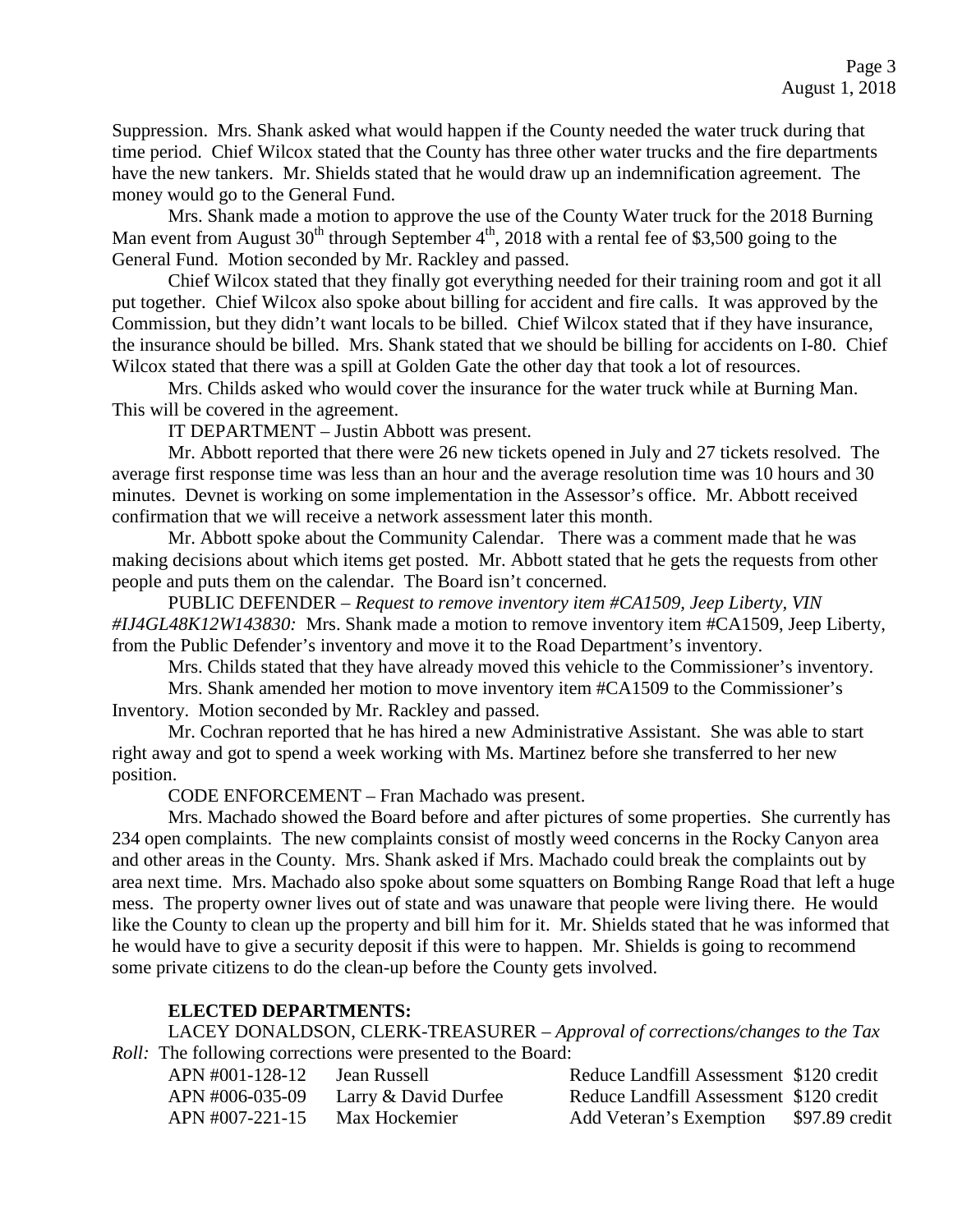Page 4 August 1, 2018

| APN #010-505-05 | Thomas & Margaret McGinty Remove Landfill |                                                                                             | \$120 credit    |
|-----------------|-------------------------------------------|---------------------------------------------------------------------------------------------|-----------------|
| APN #007-471-45 | Robert & Janet Blethen                    | Reclassification of Arbor                                                                   | \$102.75 credit |
| APN #007-471-33 | Richard & Ingrid Garcia                   | <b>Reclassification of Arbor</b>                                                            | $$16.57$ credit |
| APN #007-241-40 | Richard & Betty Machado                   | Reclassification of Arbor                                                                   | \$94.05 credit  |
|                 |                                           | Mrs. Shank made a motion to approve the two corrections to the Tay Poll as presented Motion |                 |

Mrs. Shank made a motion to approve the two corrections to the Tax Roll as presented. Motion seconded by Mr. Rackley and passed.

RENE CHILDS, RECORDER-AUDITOR – Mrs. Childs stated that the auditors will be here tomorrow to work on the 17-18 audit.

*Approval to advertise/hire part-time (30 hours) Administrative Clerk I position that is budgeted, but currently vacant and approval to advertise/hire full-time Administrative Clerk I/II position with anticipated start date of October 1, 2018:* Mrs. Childs stated that Darlene Vonsild will be retiring on October  $31<sup>st</sup>$ , so she would like to start her replacement on the  $1<sup>st</sup>$ . This way if Mrs. Vonsild decides to leave earlier they are still covered. Mrs. Childs also stated that with the software conversion and the responsibilities of the office, it is time that she fills the part-time position in order to stay on top of everything. Mr. McDougal asked if a three quarter position was necessary. Mrs. Childs felt that it is. He stated that it would be prudent to review the need in the future.

Mr. Rackley made a motion to approve the advertisement and hiring to fill a part-time, 30 hour a week, Administrative Clerk I position, starting immediately and a full-time Administrative Clerk I/II position with an anticipated start date of October 1, 2018. Motion seconded by Mrs. Shank and passed.

LAUREEN BASSO-CERINI, ASSESSOR – Ms. Basso-Cerini stated that they have started the re-appraisal cycle in the City. The Pictometry with the higher resolution has been a great help.

Mrs. Shank asked how the Devnet conversion was going. Ms. Basso-Cerini stated that it appears the final conversion will happen sooner than she anticipated. Mrs. Donaldson met with Devnet yesterday and stated that the Treasurers are set to be on the system July  $1<sup>st</sup>$ , which means the Assessors would need to be live before then.

BRYCE SHILEDS, DISTRICT ATTORNEY – *Approval for out of state travel to attend National Computer Forensic Institute in Alabama in August, to be paid by the Federal Government:*  Mr. Shields stated that he would be gone August  $5<sup>th</sup>$  through the  $10<sup>th</sup>$ .

Mr. Rackley made a motion to approve the out of state travel for District Attorney Shields to attend the National Computer Forensic Institute in Alabama. Motion seconded by Mrs. Shank and passed.

**UPDATE ON PROGRESS OF SITE LOCATION, DESIGN, FUNDING, AMENITIES AND CONSTRUCTION OF FUTURE LAW ENFOCEMENT CENTER:** Mr. Shields stated that he sent Shields Engineering a notice to proceed after the last meeting. They are working on obtaining As-Built plans for the Jail. They anticipate a completion time for their assessment of 6 weeks.

Mrs. Shank asked if there was any progress on working with a real estate company in regard to the surrounding property. Mr. Rackley met with the real estate agent on Monday and they have received no response from the owner. Mr. Rackley also spoke with LCA in regards to the assessment of the current building and they would be amenable to amending our design at no cost.

**DERBY FIELD AIRPORT:** UPDATE ON MATTERS RELATING TO THE DERBY FIELD AIRPORT; APPROVAL/AWARD OF CONSTRUCTION BID FOR DERBY FIELD AIRPORT SNOW REMOVAL EQUIPMENT BUILDING IN THE AMOUNT OF \$263,045.04 AND SNOW REMOVAL EQUIPMENT IN THE AMOUNT OF \$161,449.00 – Armstrong Consulting is recommending awarding the Snow Removal Equipment Building bid to King Construction in the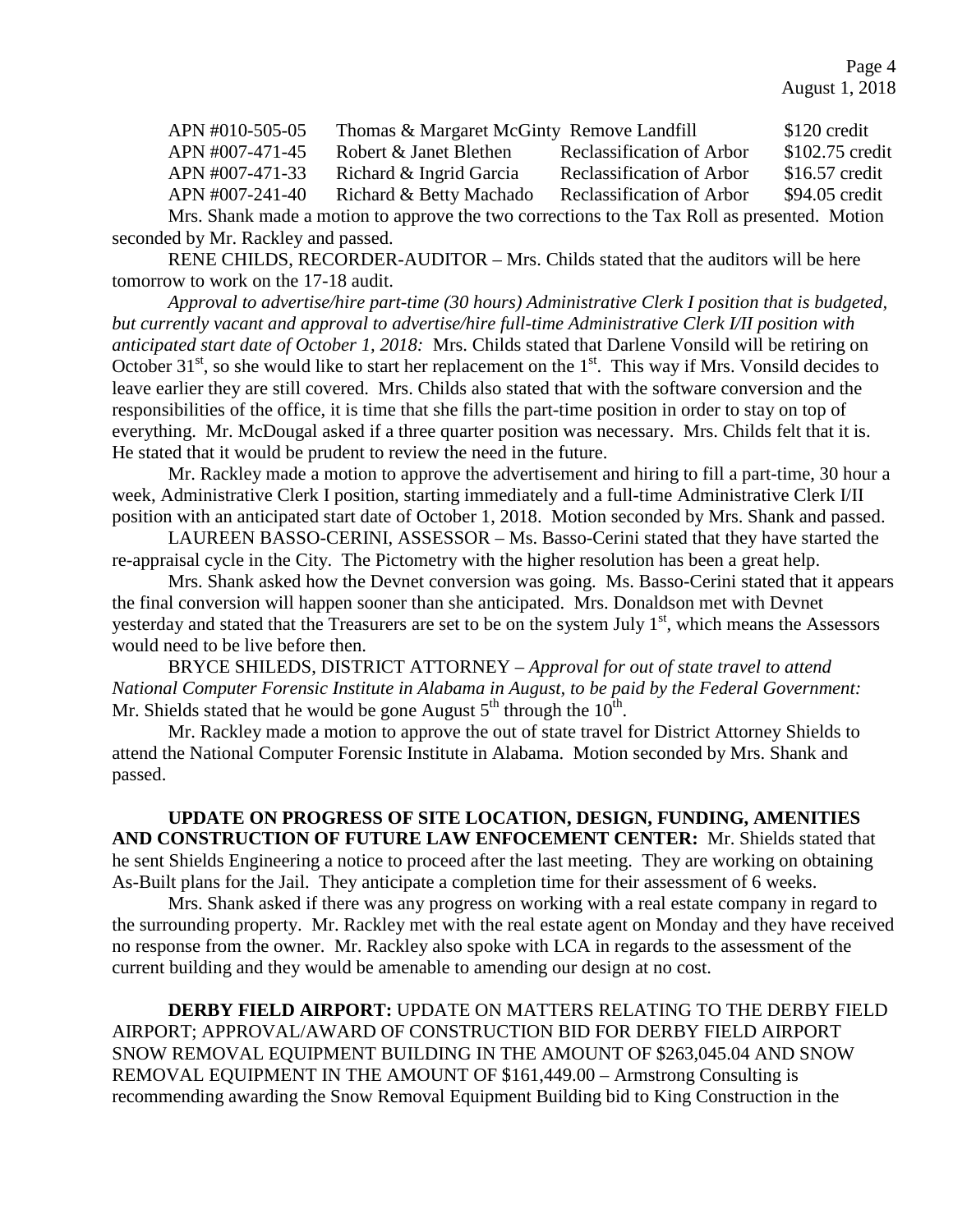amount of \$263,045.04 as the lowest, most responsive bidder and the Snow Removal Equipment bid to Sonsray Machinery in the amount of \$161,449.00 as the lowest, most responsive bidder. Mr. Rackley made a motion to approve awarding the construction bid for Derby Field Airport Snow Removal Equipment building and equipment as presented. Motion seconded by Mrs. Shank and passed.

**KYLE B. SWANSON, ESQ.:** REQUEST FOR ANNUAL EXTENSION OF THE PERSHING COUNTY CONFLICTS CONTRACT FOR 2018-2019 – Mr. Shields stated that Mr. Swanson has been the County's Conflict Counsel since 2004. Mr. Shields reviewed the contract and made some additions to reflect changes that have been made since that time. In 2004 the County was with the State Public Defender's office, so he has added provisions to cover the County's Public Defender office. He also added a requirement that the Conflict Counsel represent indigent wards in need of a guardian. The Legislature made this a requirement in 2017. Last year the County paid Mr. Swanson \$50,000.00. He has asked for \$1,000 increase, which this contract reflects. Mr. Shields stated that the most significant change would allow Mr. Swanson to go before the District Court and request additional compensation for an extraordinary case. Mr. Shields stated that the Board is well aware that Indigent Defense has been scrutinized lately as they don't want to see a situation where a defense attorney has to choose between providing an adequate legal representation and earning a living. Mr. McDougal asked what kind of financial protection the County would have in the event something like that occurred. Mr. Shields stated that statute caps the amount at \$20,000. The \$20,000 is already provided by the contract, so, for example, if the extraordinary circumstance amounted to \$21,000 the County would only be on the hook for the additional \$1,000.

Mrs. Shank made a motion to approve the annual extension of the Pershing County Conflicts Contract for 2018-2019 with Kyle B. Swanson as presented. Motion seconded by Mr. Rackley and passed.

**PLANNING AND BUILDING DEPARTMENT AND IMLAY WATER SYSTEM:** James Evans was present.

Mr. Evans gave the Board his monthly permits and fees report. Mrs. Shank asked about building permit fees for metal storage buildings. Mr. Evans stated that it is calculated the same as other building permits, but the rate is different. Mr. Evans stated that he asks that the applicant provide a receipt for the cost of the building.

Mrs. Shank thanked Mr. Evans for turning the water on at the baseball field in Imlay.

# **DISCUSSION REGARDING THE PERSHING COUNTY BOARD OF COMMISSIONERS SUBMITTING COMMENTS ON THE 2018 BURNING MAN EVENT SPECIAL RECREATION PERMIT ENVIRONMENTAL IMPACT STATEMENT:** Mr. McDougal clarified that this is not for the 2018 event, but for the EIS (Environmental Impact Statement)

for 2019 and forward. Comments are due by this Friday. Mr. McDougal stated that he has personally submitted comments. Additional comments can be submitted to Mrs. Wesner. Mr. Shields will be putting something together to submit as well.

**PROCLAMATIONS AND AWARD:** GLENN ROSE, 50 YEARS OF SERVICE WITH THE FIRE DEPARTMENT – The Board thanked Mr. Rose for his 50 years of service to the Lovelock Fire Department and presented him with a Proclamation honoring that service.

YEARS OF SERVICE PINS – Gerry Monroe of the Road Department was acknowledged for his 25 years of service. Elizabeth Blondheim of Child Support was acknowledged for her 15 years of service. Mr. Shields asked that the Board present Mrs. Blondheim's pin again when she can be present.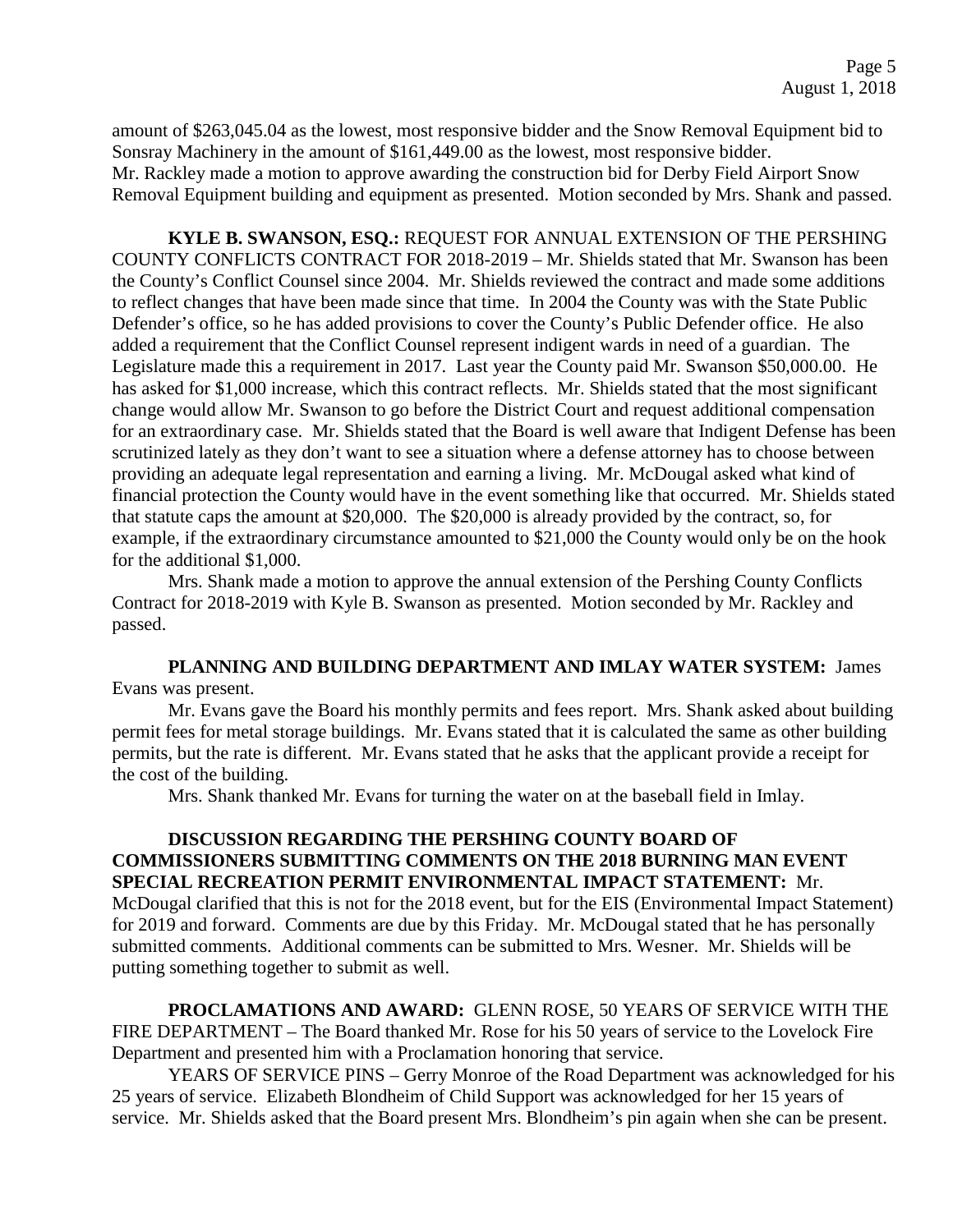## **CONGRESSMAN MARK AMODEI:** UPDATE ON PERSHING COUNTY AND FEDERAL

ISSUES – Congressman Amodei spoke about the Pershing County Land's Bill and the NAS Fallon proposed expansion. He briefly discussed Yucca Mountain, stating that even if it was approved today, it would take time before material started being stored there. He discussed the I-11 route and spoke about trade. Congressman Amodei stated that the 2<sup>nd</sup> Congressional District is the biggest trade hub with Canada. He spoke about the fire season and preventative fire suppression.

Mr. Rackley spoke about the need to rebuild the jail and the tremendous cost. He asked if there is any federal assistance available. Mr. Amodei will have his staff look into it and will get back to us.

The meeting recessed at 11:03 a.m. for a Litigation Meeting and reconvened at 11:18 a.m. **REPORT FROM LEGAL COUNSEL:** Mr. Shields stated that he would be attending a

meeting at NAS Fallon tomorrow to discuss the draft EIS for their expansion.

**REPORT FROM ADMINISTRATIVE ASSISTANT:** Mrs. Wesner reported that she sent out the updated job descriptions to the various departments and is awaiting feedback. She will be scheduling a Department Head meeting soon.

**ITEMS FOR FUTURE AGENDAS:** Mrs. Shank stated that the second November meeting falls the day before Thanksgiving. She asked if the Board had any appetite to move it to November  $20<sup>th</sup>$ . Mr. McDougal and Mr. Rackley agreed. An item will be put on the next agenda.

Mrs. Shank spoke about the meeting with the Department Heads about security concerns. She hasn't received any feedback. Mr. McDougal suggested addressing it at the September 5<sup>th</sup> meeting.

**JERRY ALLEN, SHERIFF'S DEPARTMENT:** Mr. Rackley stated that Sheriff Allen had to leave, but he did give him some information regarding the agenda items..

WAIVER FOR FIRE INSPECTIONS ON LICENSE APPLICATIONS FOR 2018 BURNING MAN, BLACK ROCK CITY – Sheriff Allen is not in agreement with waiving the inspections.

Mr. McDougal stated that they still haven't nailed down the whole process of fire inspections and he would like to see a 1 year waiver for those temporary businesses.

Mrs. Shank made a motion to approve waiving the fire inspections on license applications for the 2018 Burning Man event. Motion seconded by Mr. Rackley and passed.

**CORRESPONDENCE:** Mrs. Shank did receive an email from the BLM about a cooperating meeting regarding greater sage grouse. She will forward it to Mrs. Wesner.

## **MATTERS OF THE BOARD FOR DISCUSSION, BOARD MEMBER REPORTS,**

**BOARD LIAISON REPORTS:** Mr. Rackley received a federal jury summons for the week of August  $13<sup>th</sup>$ ; however, he has been excluded. There is a Recycling Board meeting on August  $13<sup>th</sup>$  and an Airport Board meeting on August  $14<sup>th</sup>$ . The TV channels have been down due to fires.

Mr. McDougal made a suggestion to add Jet A fuel at the Airport. Mr. Rackley has spoken to Armstrong Consultants about this. They don't feel the number of sales would justify the expense and it also doesn't store well.

Mrs. Shank didn't have anything to report.

Mr. McDougal reported that on July  $26<sup>th</sup>$  he attended the Interim Committee on Public Lands meeting in Battle Mountain. He read a written statement compiled with the help of Mr. Shields and Dagny Stapleton from NACO (Nevada Association of County Officials) regarding the impacts of public lands on the county.